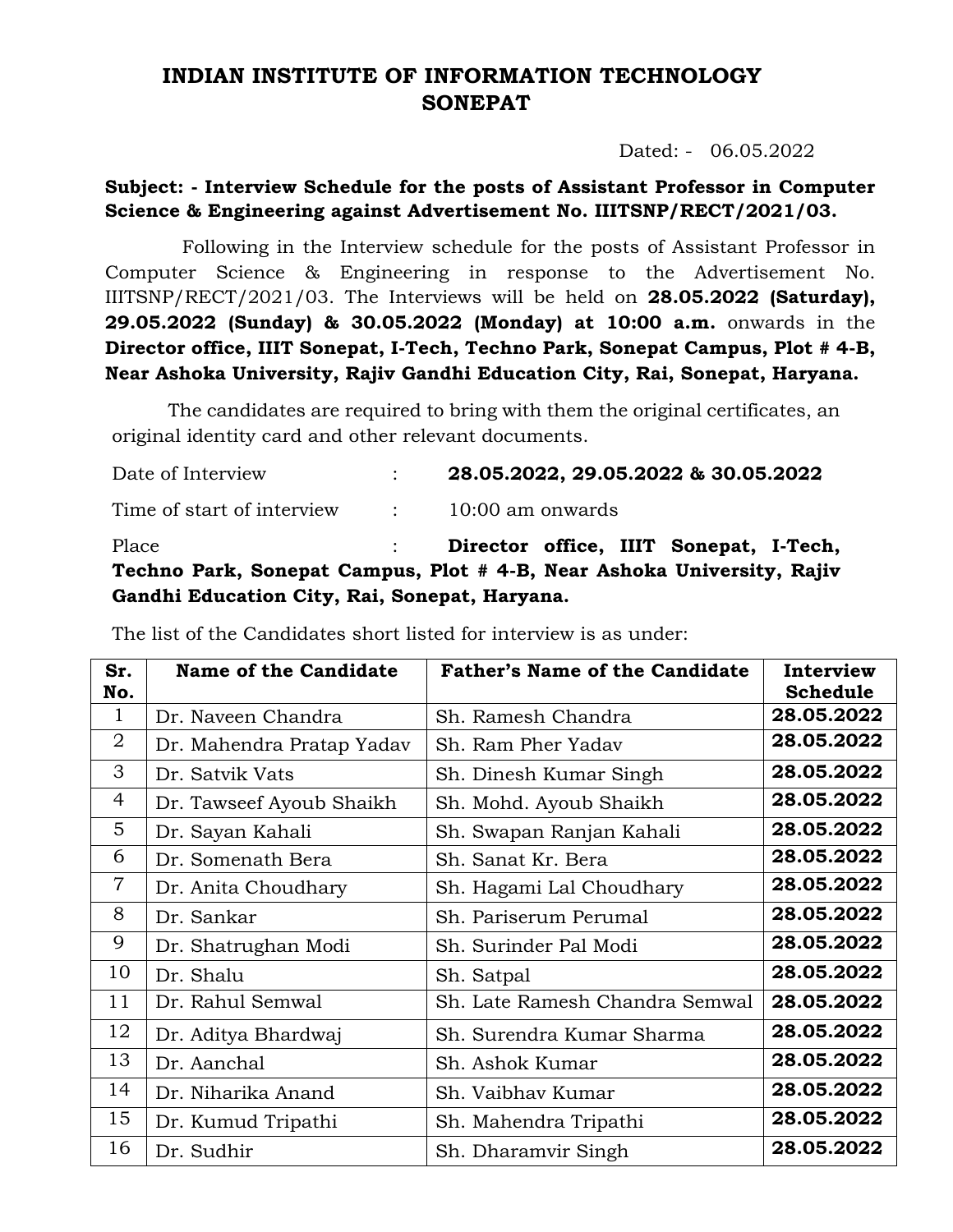| 17 | Dr. Ashish Kumar Dwivedi   | Sh. Santosh Kumar Dwivedi    | 28.05.2022 |
|----|----------------------------|------------------------------|------------|
| 18 | Dr. Bhoopesh Singh Bhati   | Sh. Ratan Singh Bhati        | 28.05.2022 |
| 19 | Dr. Samya Muhuri           | Sh. Late Sanjay Kumar Muhuri | 28.05.2022 |
| 20 | Dr. Renuka Arora           | Sh. Rishu Bhatia             | 28.05.2022 |
| 21 | Dr. Vinay Pathak           | Sh. Garuna Prasad            | 28.05.2022 |
| 22 | Dr. Naresh Kumar           | Sh, Ram Kishan               | 28.05.2022 |
| 23 | Dr. Nitin Goyal            | Sh. Shriniwas Goyal          | 28.05.2022 |
| 24 | Dr. Avani Vyas             | Sh. Vinod Vyas               | 28.05.2022 |
| 25 | Dr. Deepak Garg            | Sh. Hemraj Garg              | 28.05.2022 |
| 26 | Dr. Jyoti                  | Sh. Deepak                   | 28.05.2022 |
| 27 | Dr. Varun Srivastava       | Sh. Anil Srivastava          | 28.05.2022 |
| 28 | Dr. Ashish Joshi           | Sh. Shiv Shankar Sharma      | 29.05.2022 |
| 29 | Dr. Ram Prakash Sharma     | Sh. Satya Prakash Sharma     | 29.05.2022 |
| 30 | Dr. Priyanka               | Sh. Jaipal Rathee            | 29.05.2022 |
| 31 | Dr. Rahul Kumar            | Sh. Ravindra Sharma          | 29.05.2022 |
| 32 | Dr. Gunjan                 | Sh. Vinay Raheja             | 29.05.2022 |
| 33 | Dr. Ajay Kaushik           | Sh. Jai Singh Kaushik        | 29.05.2022 |
| 34 | Dr. Shakti                 | Sh. Naveen Kumar             | 29.05.2022 |
| 35 | Dr. Saiket Chakraborty     | Sh. Ratneswar Chakraborty    | 29.05.2022 |
| 36 | Dr. Nidhi Malik            | Sh. Wazir Singh              | 29.05.2022 |
| 37 | Dr. Deepika Kumar          | Sh. Praveen Kumar            | 29.05.2022 |
| 38 | Dr. Kamal Upreti           | Sh. T.D. Upreti              | 29.05.2022 |
| 39 | Dr. Kapil Sharma           | Sh. Sunil Dutt Sharma        | 29.05.2022 |
| 40 | Dr. Tayyab Khan            | Sh. Irshad Ali               | 29.05.2022 |
| 41 | Dr. Nikhil Mhala           | Sh. Chandrakant Mhala        | 29.05.2022 |
| 42 | Dr. Abhinesh Kaushik       | Sh. P.D. Kaushik             | 29.05.2022 |
| 43 | Dr. Neha Sharma            | Sh. Raj Kumar Sharma         | 29.05.2022 |
| 44 | Dr. Jitesh Pradhan         | Sh. Vijay Kumar Pradhan      | 29.05.2022 |
| 45 | Dr. Brijendra Pratap Singh | Sh. Mahendra Singh           | 29.05.2022 |
| 46 | Dr. Abhinav Kumar          | Sh. Prabhakar Mandal         | 29.05.2022 |
| 47 | Dr. Sushil Kumar Tiwari    | Sh. Bhavani Deen Tiwari      | 29.05.2022 |
| 48 | Dr. Aarti                  | Sh. Jai Bhagwan              | 29.05.2022 |
| 49 | Dr. Amandeep Kaur          | Sh. Amritpal Singh           | 29.05.2022 |
| 50 | Dr. Apeksha Aggarwal       | Sh. Ajay Agarwal             | 29.05.2022 |
| 51 | Dr. Deepak Gambhir         | Sh. Om Prakash Gambhir       | 29.05.2022 |
| 52 | Dr. Sonika Shrivastava     | Sh. S.K.Khare                | 29.05.2022 |
| 53 | Dr. Prasanta Majumdar      | Sh. Lt. Jatin Majumdar       | 29.05.2022 |
| 54 | Dr. Sangeeta Kumari        | Sh. Bhoore Lal               | 29.05.2022 |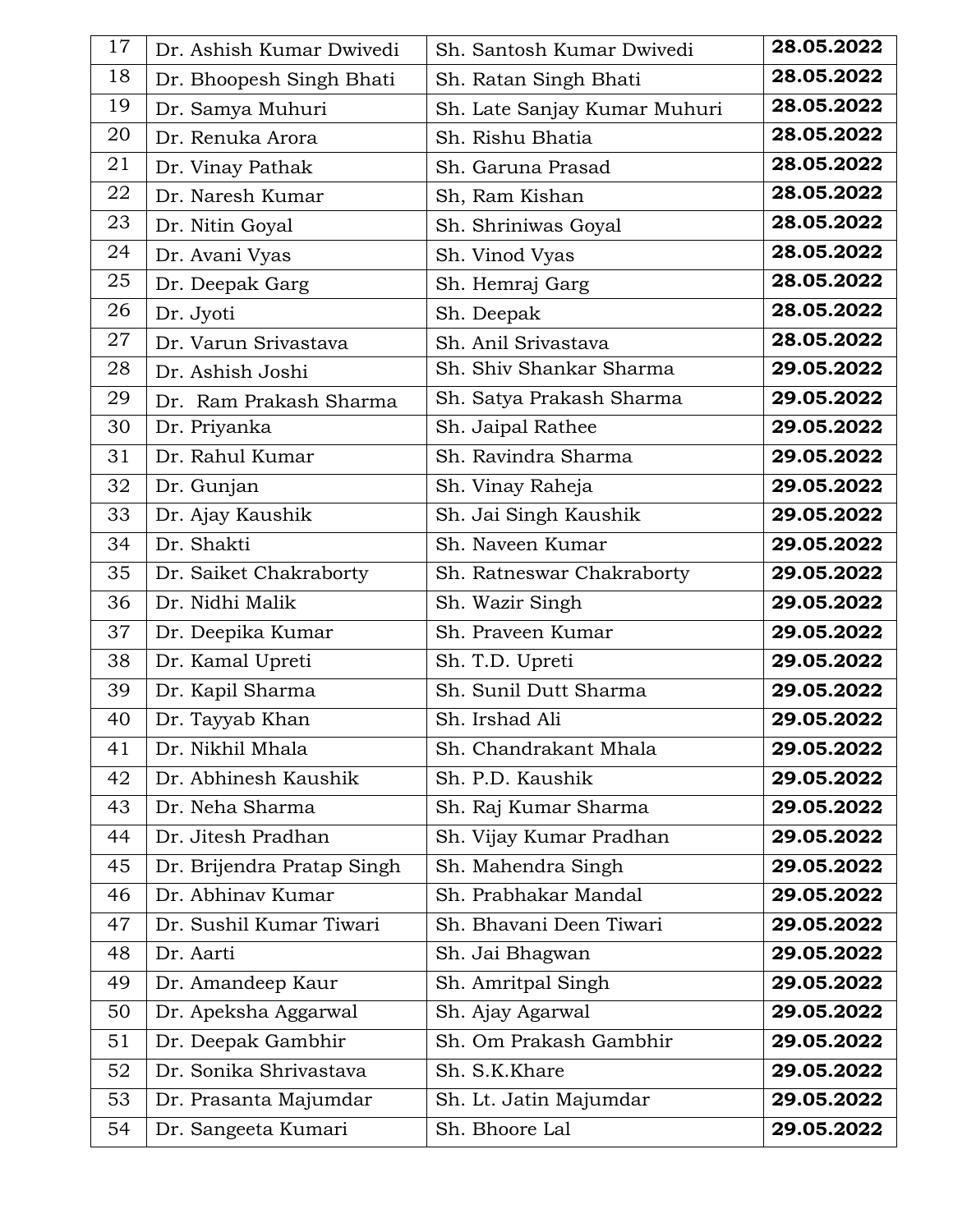| 55 | Dr. Diwakar Prasad Tripathi     | Sh. Krishna Datt Tripathi  | 30.05.2022 |
|----|---------------------------------|----------------------------|------------|
| 56 | Dr. Rafeeq Ahmed                | Sh. Ashfaque Ahmed         | 30.05.2022 |
| 57 | Dr. Shilpa Pandey               | Sh. D N Pandey             | 30.05.2022 |
| 58 | Dr. Somya Ranjan Sahoo          | Sh. Abhimanyu Sahoo        | 30.05.2022 |
| 59 | Dr. Divya Sindhu                | Sh. Satyavir Singh Sindhu  | 30.05.2022 |
| 60 | Dr. Amit Kumar Tyagi            | Sh. Devraj Singh Tyagi     | 30.05.2022 |
| 61 | Dr. Dheer Dhwaj Barak           | Sh. Ranbir Singh Barak     | 30.05.2022 |
| 62 | Dr. Navdeep                     | Sh. Rajinder Singh         | 30.05.2022 |
| 63 | Dr. Mrinal Goswami              | Sh. Late Pradip Goswami    | 30.05.2022 |
| 64 | Dr. Sunesh                      | Sh. Surajmal               | 30.05.2022 |
| 65 | Dr. Chanchal Kumar              | Sh. Madan Pal              | 30.05.2022 |
| 66 | Dr. Panthadeep<br>Bhattacharjee | Sh. Janmejoy Bhattacharjee | 30.05.2022 |
| 67 | Dr. Gunjan Ansari               | Sh. Zaheer Kareem Ansari   | 30.05.2022 |
| 68 | Dr. Swati Srivastava            | Sh. Salil Sexena           | 30.05.2022 |
| 69 | Dr. Gaurav Choudhary            | Sh. Moti Lal Choudhary     | 30.05.2022 |
| 70 | Dr. Abhilasha Sharma            | Sh. Suresh Kumar Sankhyan  | 30.05.2022 |
| 71 | Dr. Anu Bajaj                   | Sh. Joginder Singh Bajaj   | 30.05.2022 |
| 72 | Dr. Shubham Goel                | Sh. Anil Kumar Goel        | 30.05.2022 |
| 73 | Dr. Vikash                      | Sh. Gyan Prakash           | 30.05.2022 |
| 74 | Dr. Rajdeep Ghosh               | Sh. Asit Ghosh             | 30.05.2022 |
| 75 | Dr. Ramesh Chand Pandey         | Sh. Ram Awadh Pandey       | 30.05.2022 |
| 76 | Dr. Shivani Gupta               | Sh. Karvnesh Gupta         | 30.05.2022 |
| 77 | Dr. Gaurav Pareek               | Sh. Pradeep Pareek         | 30.05.2022 |
| 78 | Dr. Wakar Ahmad                 | Sh. Anwar Ahmad            | 30.05.2022 |
| 79 | Dr. Amreen Ahmad                | Sh. S M Humair Ahmad       | 30.05.2022 |
| 80 | Dr. Anand Kumar Mishra          | Sh. Krishna Dev Mishra     | 30.05.2022 |
| 81 | Dr. Himanshu Mittal             | Sh. Dharam Pal Mittal      | 30.05.2022 |
| 82 | Dr. Ranjeet Kumar Ranjan        | Sh. Dinesh Prasad          | 30.05.2022 |

The call letters are being sent to the short-listed eligible candidates through email.

Candidature of Candidates called for interview is provisional and subject to verification of following documents.

- 1. All Certificates, Degrees and Mark sheets in original in support of his/her Academic/Professional Qualifications along with self-attested copies thereof.
- 2. Original Certificates indicating date of birth (Proof of age) along with self-attested copies thereof.
- 3. Original Certificate(s) in respect of category i.e. SC/ST/OBC/PwD.